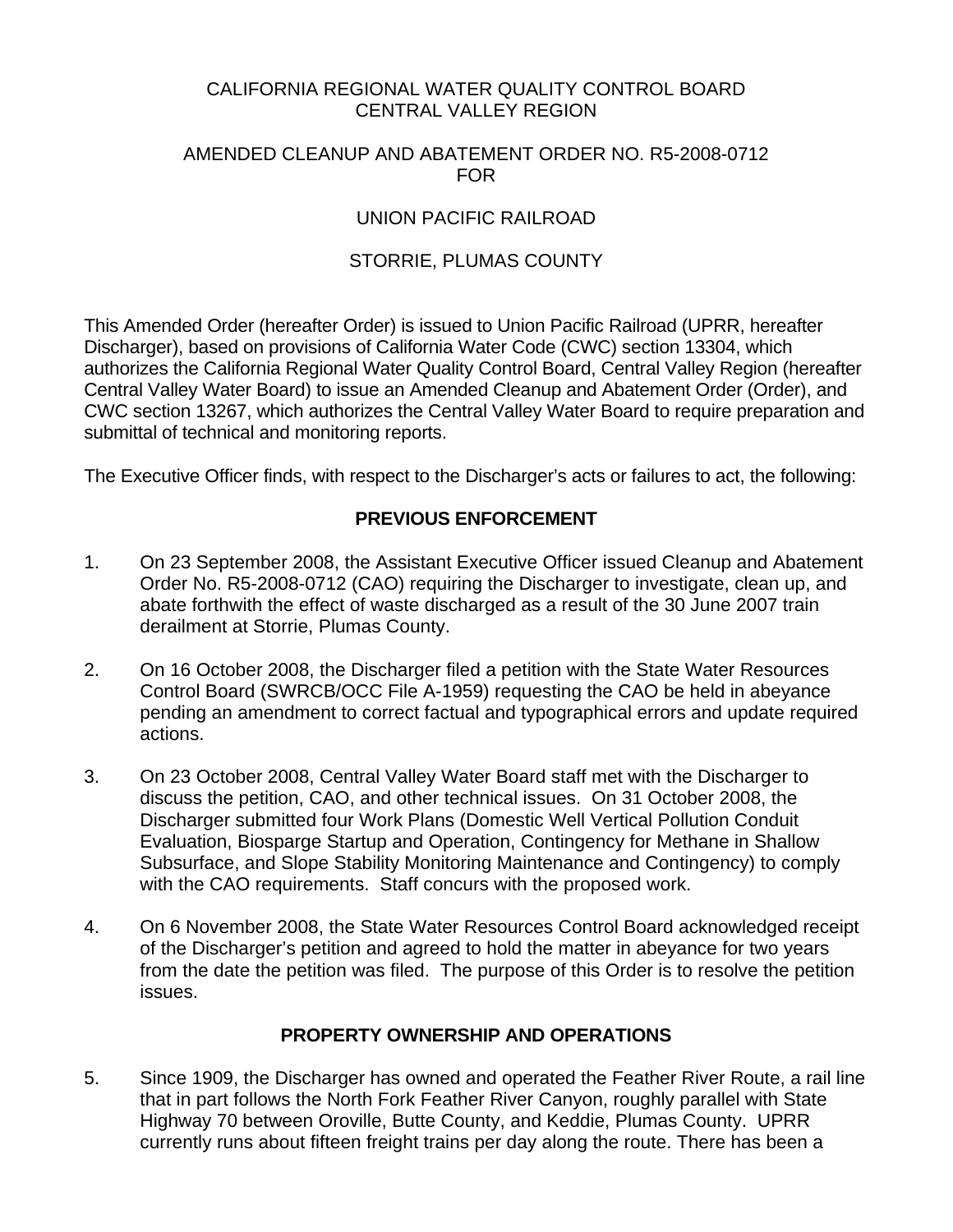recent history of discharge from this portion of the rail line. For example, see Administrative Civil Liability Complaint No. 95-506, charging the Discharger with liability for a 1995 diesel fuel discharge at a rockslide-related derailment near Poe. Complaint No. 95-506 cites five other discharges from 1993 to 1995; four were due to train collisions with rocks.

- 6. On 30 June 2007, one of the Discharger's freight trains derailed due to a rock fall on the Feather River Route at Storrie, Township 24 North, Range 6 East, southeast quarter, Section 20, Mount Diablo Baseline and Meridian, about 400 feet from the Feather River channel. Two punctured tank cars discharged waste onto the Discharger's right-of-way (approximately 100 feet from the track centerline), United States Forest Service land (not parceled), and Plumas County Assessor's Office parcel 002-280-005. Parcel 002-280-005 is a 1.94-acre site owned by Loren and Rhonda S. Perkins, currently doing business as Storrie Retreat. During the derailment, about 30,000 gallons of denatured Ethanol and 20,000 gallons of canola oil discharged and co-mingled. On 2 July 2007, 500 more gallons of canola oil discharged during emergency response. At the Storrie Retreat, waste discharged near a private residence, several rental units, an ornamental trout pond, and a private domestic well. See Attachment 1, a vicinity map, which is part of this Order.
- 7. As described in Findings 1 through 6, the Discharger is subject to this Order because it caused or permitted, causes or permits, or threatens to cause or permit, the discharge of waste where it is, or probably will be, discharged into the waters of the state and creates, or threatens to create, a condition of pollution or nuisance.

## **BACKGROUND**

- 8. Chemical reports of the denatured Ethanol, sampled 19 June 2007, identified, in percent by volume, Ethanol, 95.81, Methanol, 0.03, and denaturants, 3.78. Denaturants were, in percent by volume, Benzene, 0.5 (1.89 percent of the total), and other aromatics, 1.2 (0.05 percent of the total). The effect of canola oil on the above pollutants is currently unknown.
- 9. The discharged waste followed several pathways; it volatilized, flowed overland, entered streambeds and culverts, infiltrated into local fill and alluvium, penetrated into underlying fractured granite bedrock, and began to bio-degrade. Emergency responders effectively mitigated the waste discharge that flowed overland and in channels. However, waste impacted groundwater in alluvium, fractured bedrock, and an on-site domestic well, and threatens the Feather River. Also, pollution volatilizing from the water table potentially threatens indoor air quality. Further, near-source waste may have affected soil drainage, has stressed vegetation, and may threaten slope stability.
- 10. During emergency response, crews diverted surface water that had flowed to a small ornamental fish pond near a private residence at the Storrie Retreat. The pond, formerly with influent both from surface water and a spring box, lost the surface water component. Several hundred captive trout subsequently died. Current evidence links the fish kill to asphyxiation.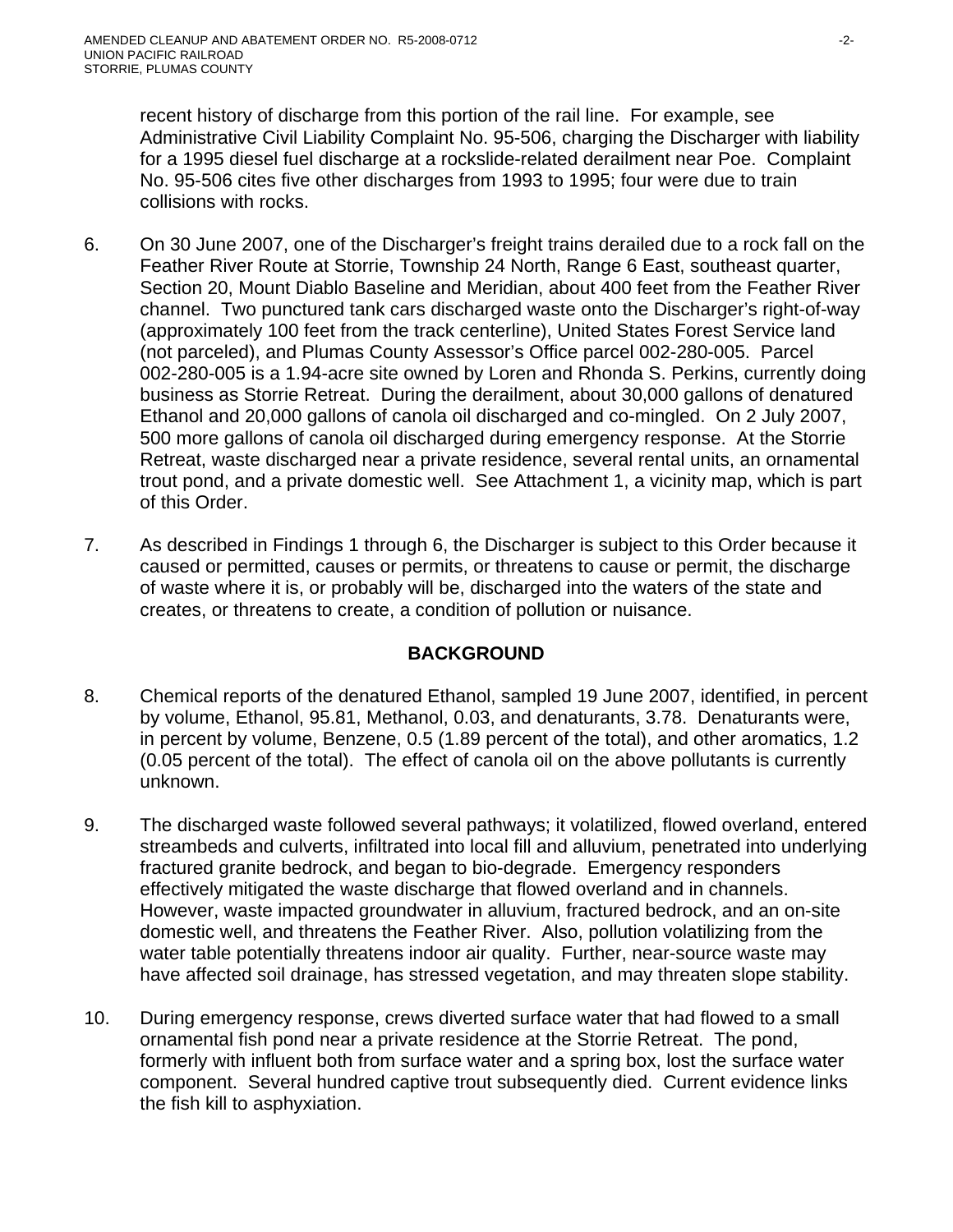- 11. On 31 August 2007, the Assistant Executive Officer issued the Discharger an order to submit information for the Storrie derailment pursuant to CWC section 13267 (hereafter "13267 Order"). The 13267 Order required the Discharger to investigate near-source biodegradation, slope stability, indoor air quality, groundwater, and surface water.
- 12. The Discharger complied with the 13267 Order. The Discharger installed a network of groundwater monitoring wells in alluvium and fractured bedrock, installed and operated a soil vapor extraction system, stabilized slopes, further monitored slope stability over the wet season, and performed a toxicological evaluation of indoor air quality.
- 13. Recent groundwater results warrant action beyond the scope of the initial 13267 Order. While previous results showed limited pollution, on 19 March and 13 April 2008, Ethanol and Benzene in monitoring wells were to 3,200,000, and 42 micrograms/Liter (μg/L), respectively, and other constituents. On 30 April 2008, the Discharger provided Central Valley Water Board staff with results from the Storrie Retreat private domestic well. These showed Ethanol and Benzene, at 13,000, and 2.2 μg/L, respectively, and other constituents. On or about that date, the Discharger red-tagged the private well and began to provide the Storrie Retreat with temporary alternative potable water. Staff is concerned that the domestic well, with a sanitary seal to 21 feet below grade surface (bgs), open to formation from 62 to 325 feet bgs, is a vertical pollution conduit. Staff also considers recent Ethanol increases as evidence of a greater threat to indoor air than previously estimated by the Discharger. Staff is also concerned that Ethanol biodegradation may result in unsafe Methane concentrations, which may pose an explosion hazard.
- 14. On 5 May 2008, Central Valley Water Board staff sampled hyporheic water from test pits beside the Feather River channel (see Attachment 1). Results showed, in μg/L; Benzene, 4.1, Toluene, 5.8, Ethylbenzene, 0.2 (estimated), total Xylenes, 1.2 (estimated), as well as other constituents. Staff considers these results as evidence that waste discharge from the derailment may be impacting the Feather River.
- 15. On 21 June 2008, lightning strikes caused the Butte Lightning Complex Fire, which burned 59,440 acres in Butte and Plumas Counties. Road closures, as a result of the fires, prevented access to the site by the Discharger from 22 June until 14 July 2008. Forest directly up-slope of the discharge site partially burned; see Attachment 1. Staff is concerned that increased run-off during the upcoming wet season may further impact slope stability near the waste discharge point and may affect local aquifer recharge, thereby altering pollutant flow paths.
- 16. As described in Findings 8 through 15, the Discharger is responsible for cleanup of waste under this Order because it has caused or permitted, and currently causes or permits, waste to be discharged into the waters of the state and where it has created a condition of pollution or nuisance.
- 17. On or about 22 May 2008, the Discharger stopped work pending receipt of a signed access agreement with the Storrie Retreat. The Discharger had previously been investigating the site with only verbal consent. On 30 May 2008, Central Valley Water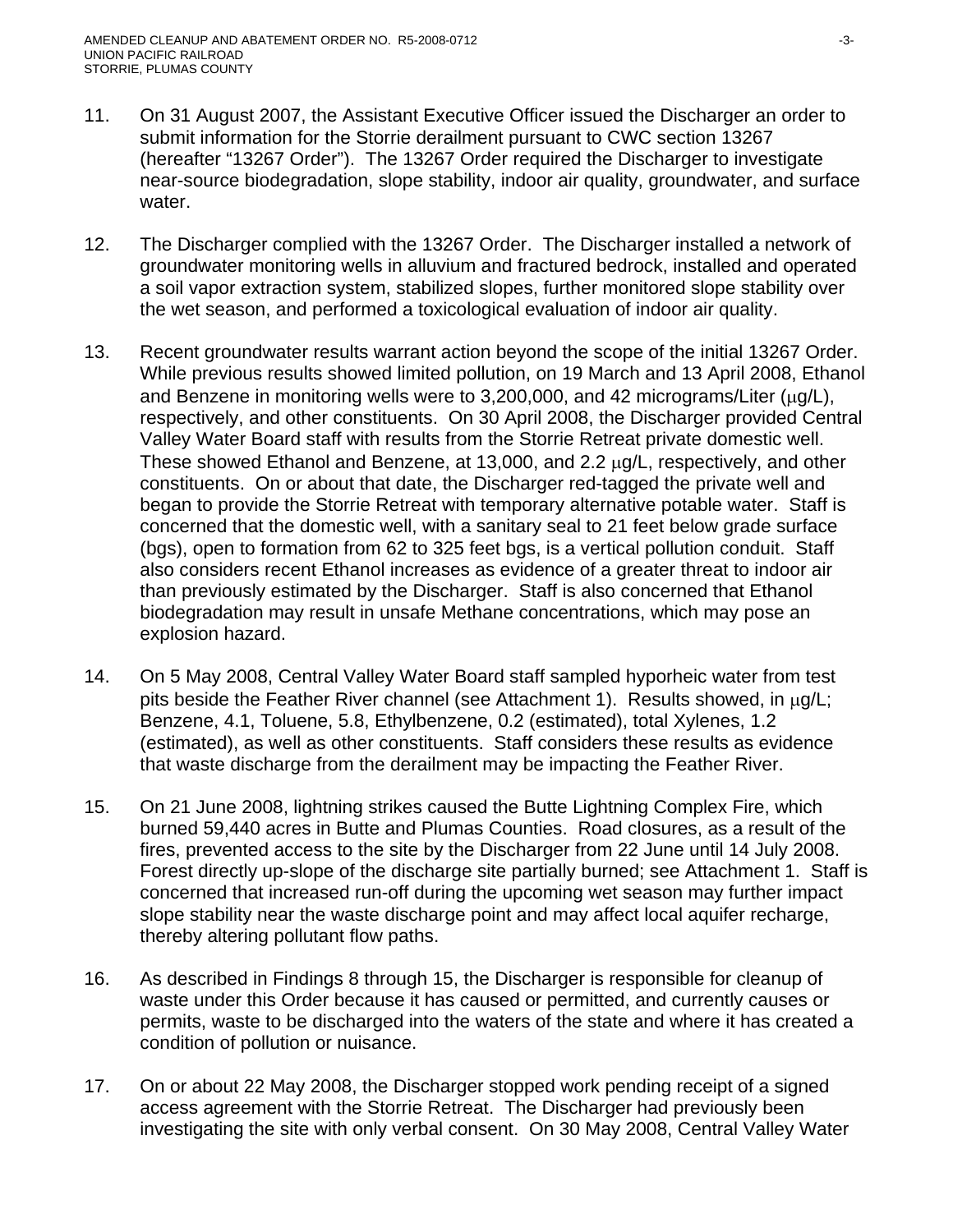Board staff requested that the Discharger electronically up-load all reports and work plans onto Geotracker (the State Water Resources Control Board public access database), provide evidence of a signed, written access agreement with the Storrie Retreat, recommend appropriate permanent alternative potable water for the private well owners, resume operating a soil vapor extraction (SVE) system, sample hyporheic water near the Feather River channel as safely as feasible on a monthly basis, continue quarterly groundwater monitoring, and report findings on a biosparge pilot test, slope stability, indoor air, and threats to the Feather River. On 20 June 2008, the Discharger provided evidence of a signed access agreement as specified in the Central Valley Water Board's *Approval, Work Plan for Biosparge and Monitoring Well Installation, and Request for Further Site Investigation, Site Cleanup Program Case #2050298, UPRR Storrie Derailment, Plumas County* dated 30 May 2008. Further investigation is in progress; see Attachment 1.

18. On 24 July 2008, the Discharger further responded to the 30 May 2008 request. As requested by the Central Valley Water Board, the Discharger uploaded all reports and work plans and reports to Geotracker on 30 May 2008 and approval of the submittals by the Geotracker administrator was received on 24 July 2008. The Discharger committed to provide appropriate replacement water to the Storrie Retreat, and on 2 September 2008 submitted an alternative domestic potable water supply evaluation. Staff acknowledges the commitment and evaluation, however needs further assessment of the domestic well as a vertical pollution conduit, and a time schedule for implementation. The Discharger ran a skid-mounted SVE system as part of a vapor extraction pilot study and on 29 August 2008 submitted results of the vapor extraction pilot study to the Central Valley Water Board staff. The Discharger also completed a pilot test of a biosparge system and on 30 September 2008, submitted the results to the Central Valley Water Board staff. Based on pilot test results, the Discharger recommends discontinuing SVE. Staff concurs with this course of action. The Discharger proposes further slope stability monitoring. Staff concurs, however, staff remains concerned due to developing soil cracks at the spill site, recent wildfires upslope, and the upcoming wet season. The Discharger has further sampled indoor air per staff's request. Staff acknowledges the Discharger's efforts but remains concerned about indoor air and the vadose zone due to potential Methane build-up. The Discharger has also further sampled hyporheic water and reports no current impacts to the Feather River. Staff remains concerned about potential future impacts to the river due to potentially high pollutant migration rates in up-gradient groundwater. On 29 October 2008, the Discharger submitted plans to evaluate the subject domestic well as a vertical pollution conduit, run bio-sparge start-up and operations, and monitor shallow subsurface Methane and slope stability. Staff concurs with these plans.

## **AUTHORITY – LEGAL REQUIREMENTS**

## 19. CWC section 13304(a) provides that:

*"Any person who has discharged or discharges waste into waters of the state in violation of any waste discharge requirements or other order or prohibition issued by a regional board or the state board, or who has caused or permitted, causes or permits, or threatens to cause or permit any waste to be discharged or*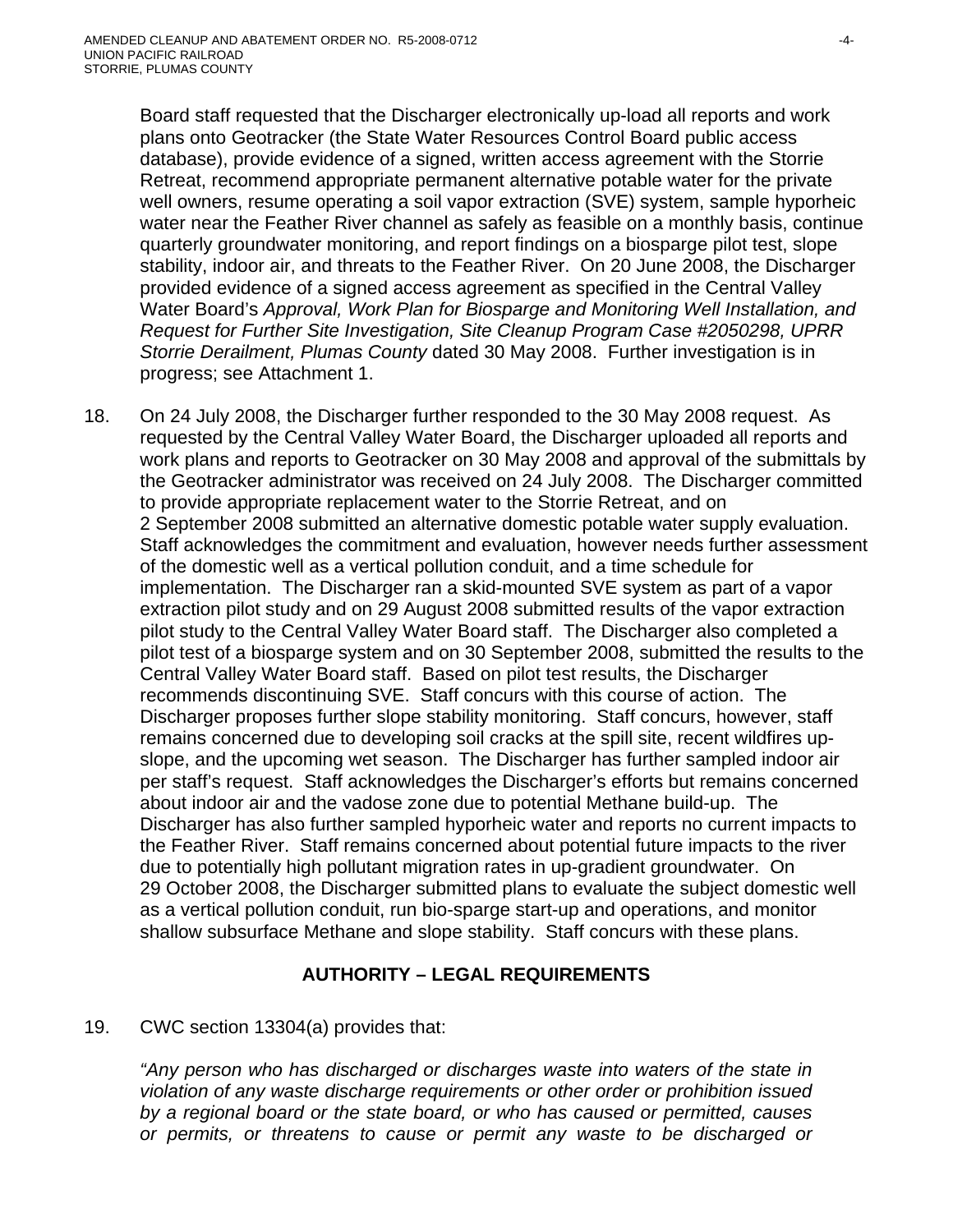*deposited where it is, or probably will be, discharged into the waters of the state and creates, or threatens to create, a condition of pollution or nuisance, shall upon order of the regional board clean up the waste or abate the effects of the waste, or, in the case of threatened pollution or nuisance, take other necessary remedial action, including but not limited to, overseeing cleanup and abatement efforts. A cleanup and abatement order issued by the state board or a regional board may require the provision of, or payment for, uninterrupted replacement water service, which may include wellhead treatment, to each affected public water supplier or private well owner. Upon failure of any person to comply with the cleanup or abatement order, the Attorney General, at the request of the regional board, shall petition the superior court for that county for the issuance of*  an injunction requiring the person to comply with the order. In the suit, the court *shall have jurisdiction to grant a prohibitory or mandatory injunction, either preliminary or permanent, as the facts may warrant."* 

20. CWC section 13304(f) provides that:

"*Replacement water provided pursuant to subdivision (a) shall meet all applicable federal, state and local drinking water standards and shall have comparable quality to that pumped by the public water system or private well owner prior to the discharge of waste"*

#### 21. CWC section 13267(b)(1) provides that:

*"In conducting an investigation specified in subdivision (a), the regional board may require that any person who has discharged, discharges, or is suspected of having discharged or discharging, or who proposes to discharge waste within its region, or any citizen or domiciliary, or political agency or entity of this state who has discharged, discharges, or is suspected of having discharged or discharging, or who proposes to discharge, waste outside of its region that could affect the quality of waters within its region shall furnish, under penalty of perjury, technical or monitoring program reports which the regional board requires. The burden, including costs, of these reports shall bear a reasonable relationship to the need for the report and the benefits to be obtained from the reports. In requiring those reports, the regional board shall provide the person with a written explanation*  with regard to the need for the reports, and shall identify the evidence that *supports requiring that person to provide the reports."* 

#### 22. CWC section 13304(c)(1) provides that:

*"If waste is cleaned up or the effects of the waste are abated, or, in the case of threatened pollution or nuisance, other necessary remedial action is taken by any government agency, the person or persons who discharged the waste, discharges the waste, or threatened to cause or permit the discharge of the waste within the meaning of subdivision (a), are liable to that government agency to the extent of the reasonable costs actually incurred in cleaning up the waste, abating the effects of the waste, supervising cleanup or abatement activities, or taking other remedial actions. . ."*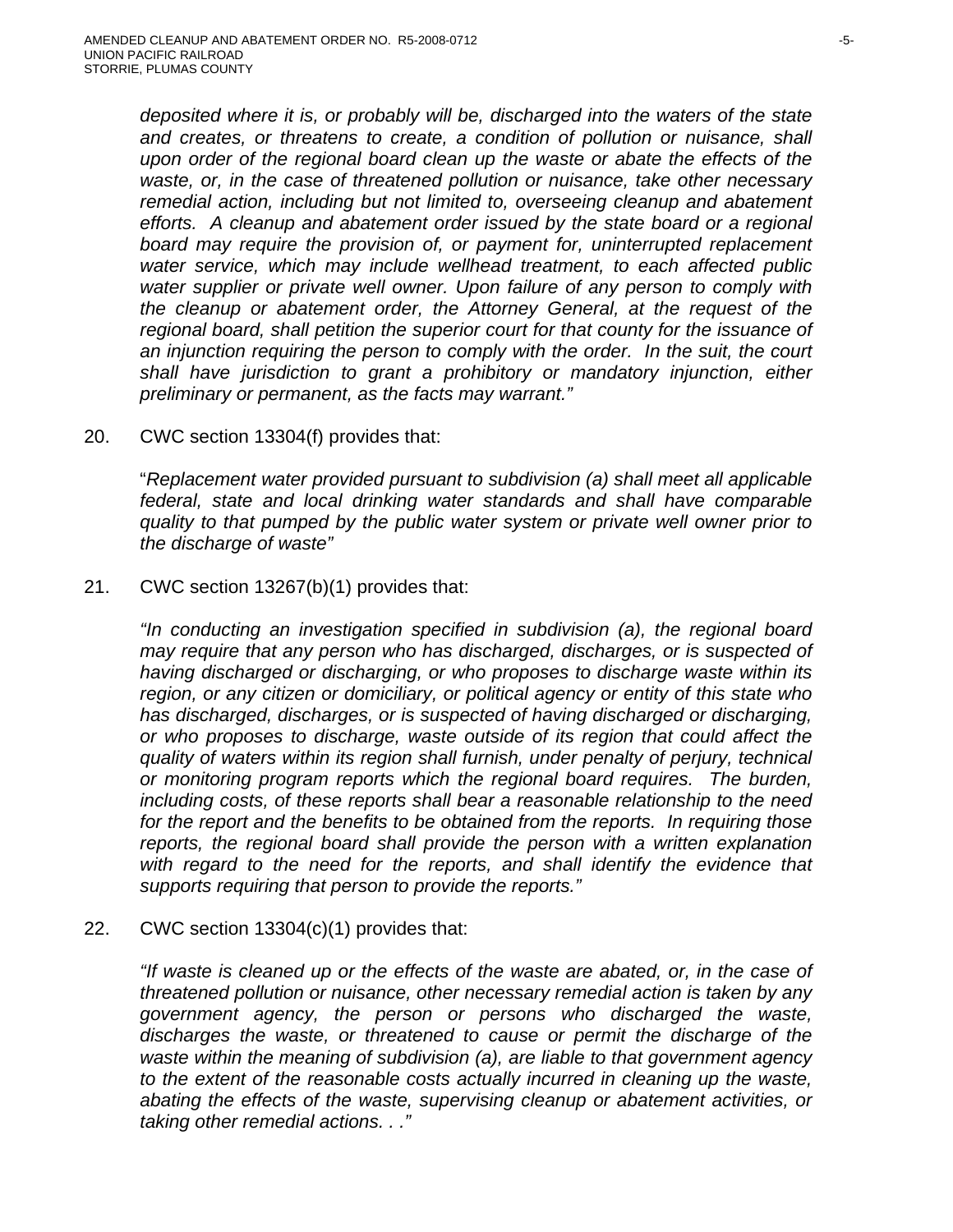- 23. The State Water Resources Control Board (hereafter State Board) has adopted Resolution No. 92-49, the *Policies and Procedures for Investigation and Cleanup and Abatement of Discharges Under Water Code Section 13304*. This Policy sets forth the policies and procedures to be used during an investigation or cleanup of a polluted site and requires that cleanup levels be consistent with State Board Resolution 68-16, the *Statement of Policy With Respect to Maintaining High Quality of Waters in California*. Resolution 92-49 and the Basin Plan establish the cleanup levels to be achieved. Resolution 92-49 requires the waste to be cleaned up to background, or if that is not reasonable, to an alternative level that is the most stringent level that is economically and technologically feasible in accordance with California Code of Regulations, title 23, section 2550.4. Any alternative cleanup level to background must (1) be consistent with the maximum benefit to the people of the state; (2) not unreasonably affect present and anticipated beneficial use of such water; and (3) not result in water quality less than that prescribed in the Basin Plan and applicable Water Quality Control Plans and Policies of the State Board.
- 24. Chapter IV of the Basin Plan contains the *Policy for Investigation and Cleanup of Contaminated Sites*, which sets forth the Central Valley Water Board's policy for managing contaminated sites. This policy is based on CWC sections 13000 and 13304, California Code of Regulations, title 23, division 3, chapter 15, and California Code of Regulations, title 27, Division 2, Subdivision 1, and State Water Board Resolution Nos. 68-16 and 92-49. The policy includes site investigation, source removal or containment, information required to be submitted for consideration in establishing cleanup levels, and the basis for establishment of soil and groundwater cleanup levels.
- 25. The State Board adopted the *Water Quality Enforcement Policy*, which states in part:

"*At a minimum, cleanup levels must be sufficiently stringent to fully support beneficial uses, unless the RWQCB allows a containment zone. In the interim, and if restoration of background water quality cannot be achieved, the CAO should require the discharger(s) to abate the effects of the discharge. Abatement activities may include the provision of alternate water supplies." (Enforcement Policy, p. 19.)"*

- 26. The Water Board's *Water Quality Control Plan for the Sacramento River and San Joaquin River Basins, 4th Edition* (hereafter Basin Plan) designates beneficial uses of the waters of the State, establishes water quality objectives (WQOs) to protect these uses, and establishes implementation policies to implement WQOs. The designated beneficial uses of the groundwater beneath the Site are domestic, municipal, industrial, and agricultural supply.
- 27. The wastes detected at the site are not naturally occurring, and some are known human carcinogens. These wastes impair or threaten to impair the beneficial uses of the groundwater.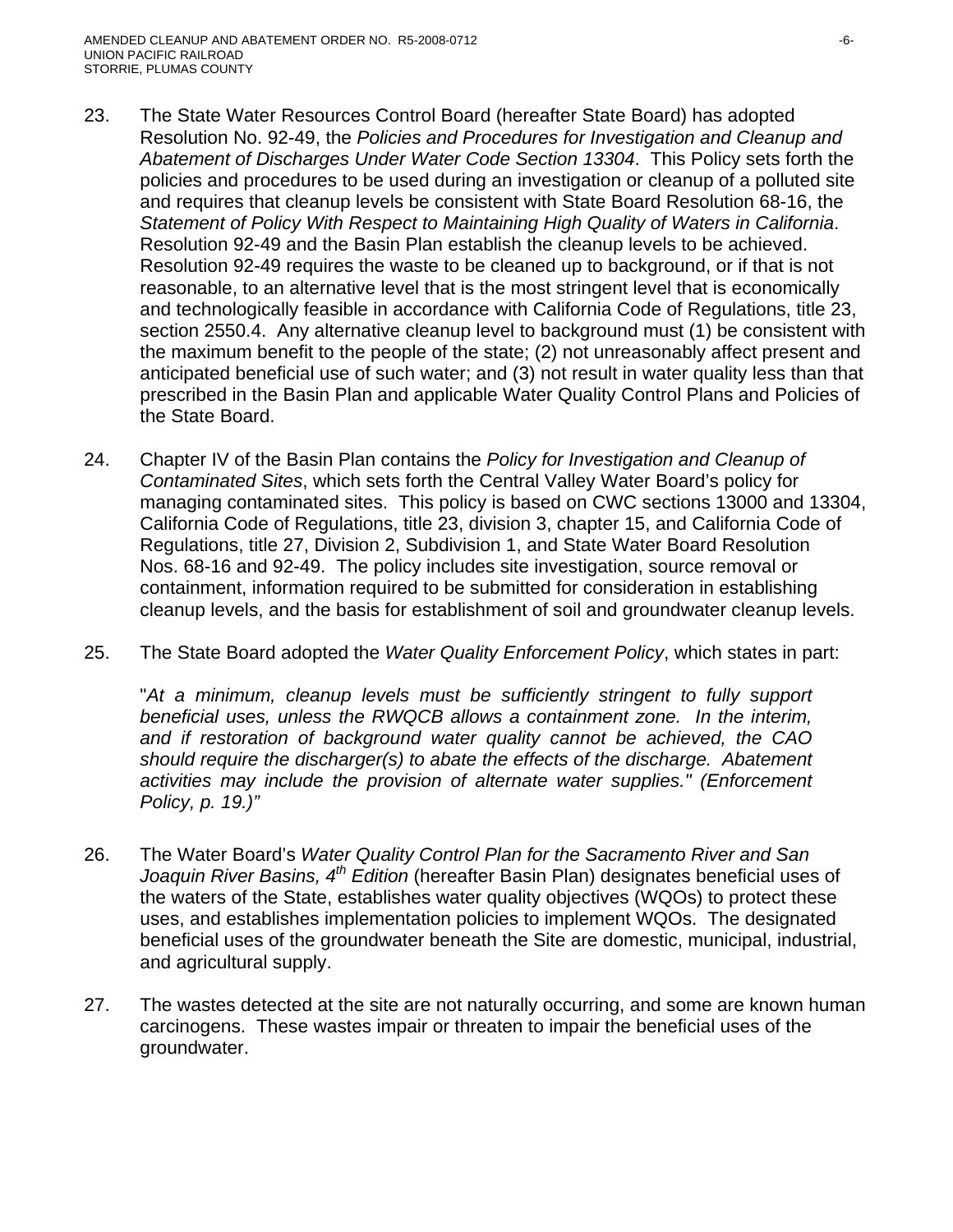28. WQOs listed in the Basin Plan include numeric WQOs, e.g., state drinking water maximum contaminant levels (MCLs), and narrative WQOs, including the narrative toxicity objective and the narrative tastes and odors objective for surface and groundwater. Chapter IV of the Basin Plan contains the *Policy for Application of Water Quality Objectives*, which provides that "[w]here compliance with narrative objectives is required (i.e., where the objectives are applicable to protect specified beneficial uses), the Central Valley Water Board will, on a case-by-case basis, adopt numerical limitations in orders which will implement the narrative objectives." Testing of petroleum hydrocarbons has identified a number of constituents that are not present in groundwater unaffected by the discharge and that could exceed a narrative WQO. All of these are constituents of concern. The numerical limits for the constituents of concern listed in the following table implement the Basin Plan WQOs*.*

| <b>Constituent</b>   | <b>Limits</b> $(ug/L)$ | <b>WQO</b>                                                        | <b>Reference</b>                                                                               |
|----------------------|------------------------|-------------------------------------------------------------------|------------------------------------------------------------------------------------------------|
| Ethanol              | 760,000                | Tastes and Odor,<br>Groundwater and Inland<br>Surface Water       | <b>Taste and Odor Threshold</b>                                                                |
| Methanol             | 3,500                  | Toxicity, Groundwater<br>and Inland Surface Water                 | <b>USEPA Integrated Risk</b><br>Information System Reference<br>Dose as a drinking water level |
| Benzene              | 0.15                   | Toxicity,<br>Groundwater                                          | California Public Health Goal<br>(OEHHA)                                                       |
| <b>Benzene</b>       |                        | <b>Toxicity, Inland Surface</b><br>Water                          | California Primary Maximum<br><b>Concentration Level (DHS)</b>                                 |
| Toluene              | 42                     | Taste and Odor,<br>Groundwater and Inland<br><b>Surface Water</b> | Federal Register, Vol. 54, No.<br>97                                                           |
| Ethylbenzene         | 29                     | Taste and Odor,<br>Groundwater and Inland<br>Surface Water        | Federal Register, Vol. 54, No.<br>97                                                           |
| <b>Total Xylenes</b> | 17                     | Taste and Odor,<br>Groundwater and Inland<br><b>Surface Water</b> | Federal Register, Vol. 54, No.<br>97                                                           |

ug/L=micrograms/Liter

- 29. The constituents listed in Findings 8, 13, and 14 are wastes as defined in CWC section 13050(d). The contaminated groundwater exceeds the WQOs for the constituents listed in Finding 28. The exceedance of applicable WQOs in the Basin Plan constitutes pollution as defined in CWC section 13050(l)(1).
- 30. The constituents listed in Finding No. 28 are present in groundwater due to the wastes from discharge, are injurious to health or impart objectionable taste and odor when present in drinking water, and affect a considerable number of persons. As such, a condition of nuisance is created, as defined in CWC section 13050(m).

## **DISCHARGER LIABILITY**

31. As described in Findings 1 and 16, the Discharger is subject to an order pursuant to CWC section 13304 because the Discharger has caused or permitted waste to be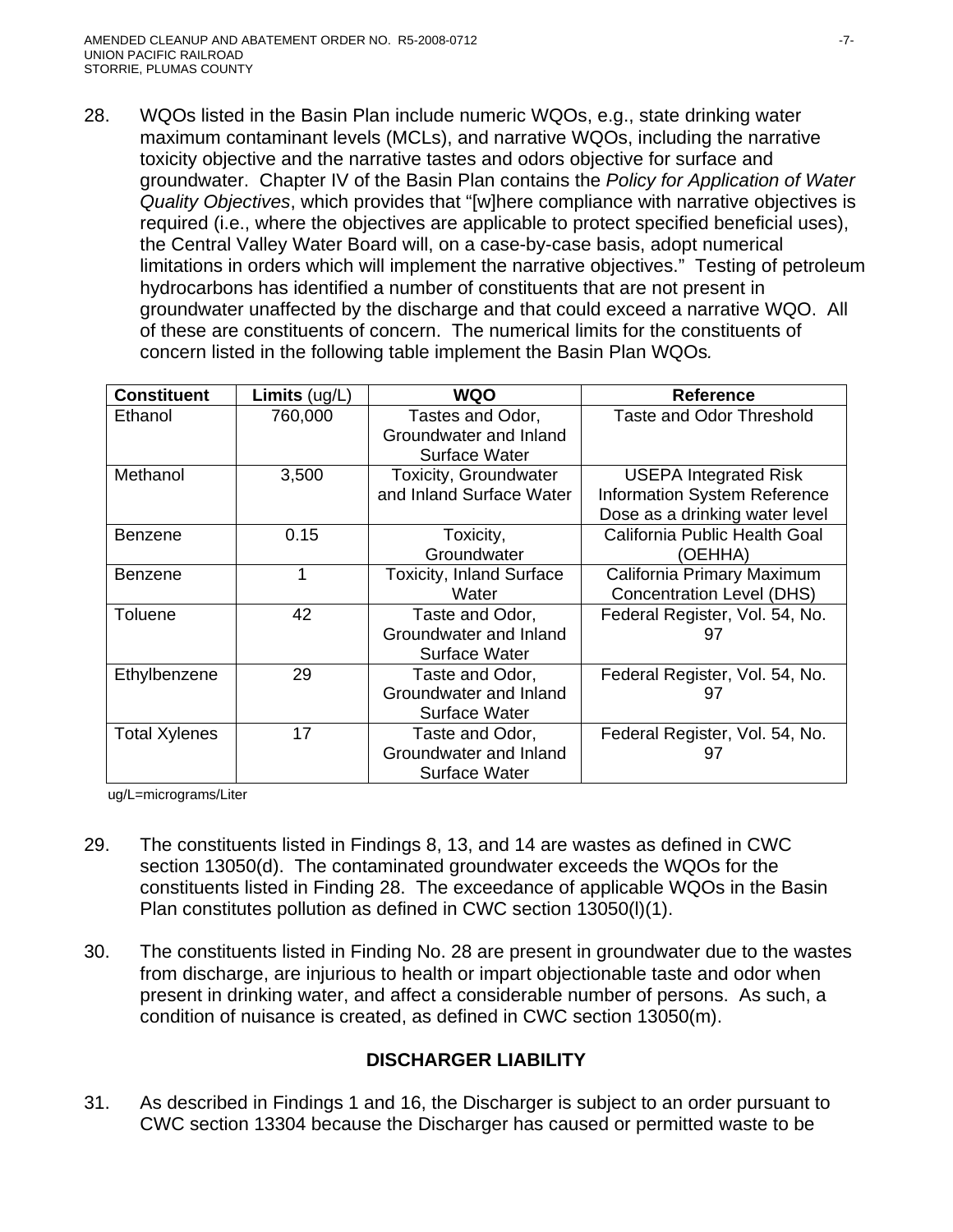discharged or deposited where it has discharged to waters of the state and has created, and continues to threaten to create, a condition of pollution or nuisance. The condition of pollution is a priority violation and issuance or adoption of a cleanup or abatement order pursuant to CWC section 13304 is appropriate and consistent with policies of the State Board and the Central Valley Water Board.

- 32. This Order requires investigation and cleanup of the site in compliance with the CWC, the applicable Basin Plan, Resolution 92-49, and other applicable plans, policies, and regulations.
- 33. As described in Findings 7 and 13, the Discharger is subject to an order pursuant to CWC section 13267 to submit technical reports because existing data and information about the site indicate that waste has been discharged, is discharging, or is suspected of discharging, at the property, which is or was owned and/or operated by the Discharger named in this Order. The technical reports required by this Order are necessary to assure compliance with CWC section 13304, including to adequately investigate and cleanup the site to protect the beneficial uses of waters of the state, to protect against nuisance, and to protect human health and the environment.
- 34. The issuance of this Order is an enforcement action taken by a regulatory agency and is exempt from the provisions of the California Environmental Quality Act (Pub. Resources Code section 21000 et seq.), in accordance with California Code of Regulations, title 14, section 15321(a)(2). The issuance of this Order is also an action to assure the restoration of the environment and is exempt from the provisions of the California Environmental Quality Act (Pub. Resources Code section 21000 et seq.) in accordance with California Code of Regulations, title 14, sections 15308 and 15330.
- 35. Any person aggrieved by this action of the Regional Water Board may petition the State Board to review the action in accordance with CWC section 13320 and California Code of Regulations, title 23, sections 2050 and following. The State Board must receive the petition by 5:00 p.m., 30 days after the date of this Order, except that if the thirtieth day following the date of this Order falls on a Saturday, Sunday, or state holiday, the petition must be received by the State Board by 5:00 p.m. on the next business day. Copes of the law and regulations applicable to filing petitions may be found on the Internet at: http://www.waterboards.ca.gov/public\_notices/petitions/water\_quality, or will be provided upon request.

## **REQUIRED ACTIONS**

**IT IS HEREBY ORDERED** that, pursuant to CWC sections 13000, 13304 and 13267, Union Pacific Railroad shall:

Investigate, clean up, and abate forthwith the effects of the waste discharged as a result of the 30 June 2007 train derailment at Storrie, Plumas County, in conformance with State Board Resolution No. 92 - 49 *Policies and Procedures for Investigation and Cleanup and Abatement of Discharges Under Water Code Section 13304* and with the Water Board's *Water Quality Control Plan for the Sacramento River and San Joaquin River Basins* (in particular the Policies and Plans listed within the Control Action Considerations portion of Chapter IV). "Forthwith"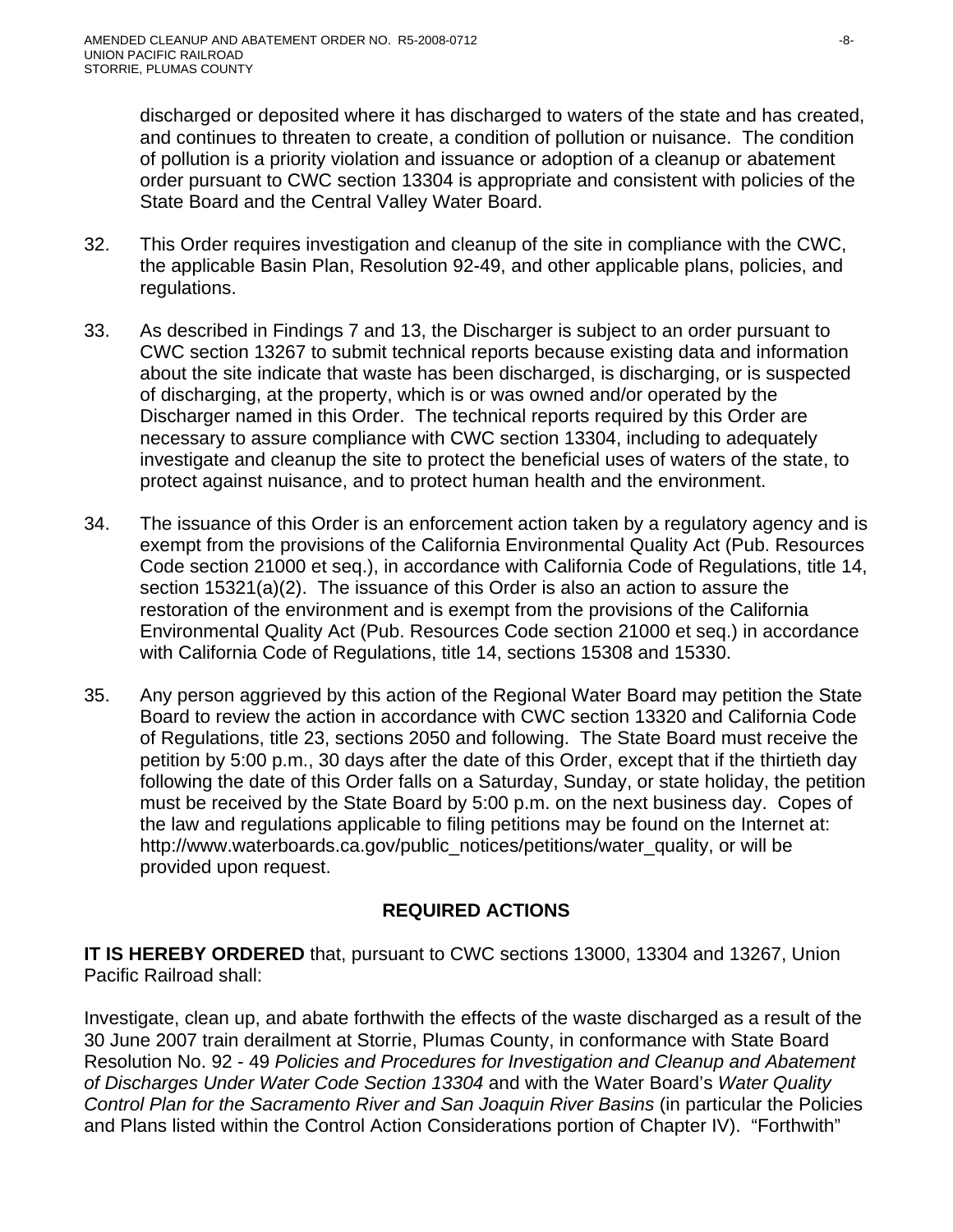means as soon as is reasonably possible. Compliance with this requirement shall include, but not be limited to, completing the tasks listed below.

#### **VERTICAL CONDUIT EVALUATION**

1. **By 28 February 2009**, implement the 29 October 2008 *Domestic Well Vertical Pollution Conduit Evaluation Work Plan*. A Report of Findings shall be submitted **by 13 April 2009**.

## **FURTHER REMEDIAL ACTION REPORT**

2. **By 31 December 2008**, implement the 29 October 2008 *Biosparge Startup and Operational Plan*. **By 30 June 2009**, submit a report of initial biosparge startup operations, recommend appropriate further remedial action, and provide a time schedule for implementation.

**Immediately**, implement and submit appropriate reports as specified in the 29 October 2008 *Methane Monitoring Plan in Shallow Subsurface*.

## **SLOPE STABILITY**

3. **Immediately**, implement and submit appropriate reports as specified in the 29 October 2008 *Slope Stability Monitoring Maintenance and Contingency Plan*.

## **CONTINUED QUARTERLY MONITORING**

4. Continue appropriate monthly groundwater, surface water, and hyporheic water sampling. Submit **Quarterly Status Reports** by the 1<sup>st</sup> day of the second month after the calendar quarter in which the samples were collected. The first quarter report is due **1 May**, the second quarter report is due **1 August**, the third quarter report is due **1 November**, and the fourth quarter report is due **1 February**. Central Valley Water Board staff will review Quarterly Status Reports for adequacy relative to further site investigation and cleanup. Based on such reviews, the Central Valley Water Board Executive Officer may, at her discretion, issue additional site-specific monitoring and reporting requirements.

## **GENERAL REQUIREMENTS**

- 5. Continue to reimburse the Central Valley Water Board for reasonable costs associated with staff oversight of investigation and cleanup. Failure to do so shall be considered a violation of this Order.
- 6. As required by the California Business and Professions Code sections 6735, 7835, and 7835.1, have appropriate reports prepared by, or under the supervision of, a registered professional engineer or geologist and signed by the registered professional. All technical reports submitted by the Discharger shall include a cover letter signed by the Discharger, or an authorized representative, certifying under penalty of law that the signer has examined and is familiar with the report and that to their knowledge, the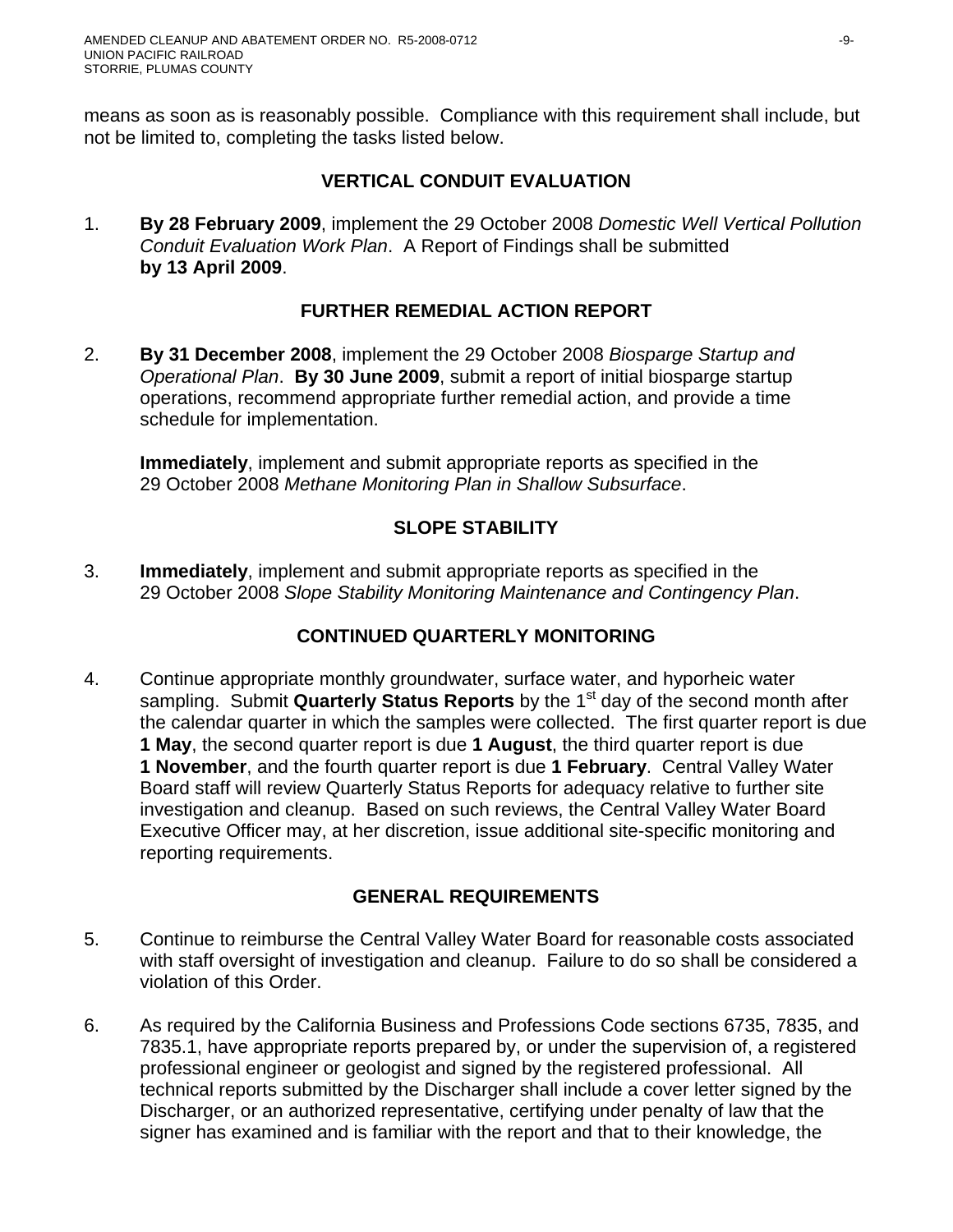report is true, complete, and accurate. The Discharger shall also state if it agrees with any recommendations/proposals and whether they approved implementation of said proposals.

- 7. Upon startup of any remediation system(s), operate the remediation system(s) continuously, except for periodic and required maintenance or unpreventable equipment failure. The Discharger shall notify the Central Valley Water Board within 24 hours of any unscheduled shutdown of the remediation system(s) that lasts longer than 48 hours. This notification shall include the cause of the shutdown and the corrective action taken (or proposed to be taken) to restart the system. Any interruptions in the operation of the remediation system(s), other than for maintenance, emergencies, or equipment failure, without prior approval from Central Valley Water Board staff or without notifying the Central Valley Water Board within the specified time is a violation of this Order. Within 7 working days of a shutdown, the Discharger shall submit a Technical Report containing at a minimum, the following information:
	- times and dates equipment were not working,
	- cause of shutdown,
	- if not already restarted, a time schedule for restarting the equipment, and,
	- a Cleanup Assurance Plan to ensure that similar shutdowns do not reoccur. Proposed Cleanup Assurance Plans are to be completed within 30 days of the system shutdown.
- 8. Notify Central Valley Water Board staff at least three working days prior to any onsite work, testing, or sampling that pertains to environmental remediation and investigation and is not routine monitoring, maintenance, or inspection.
- 9. Obtain all local and state permits and access agreements necessary to fulfill the requirements of this Order prior to beginning the work.
- 10. Continue any remediation or monitoring activities until such time as the Executive Officer determines that sufficient cleanup has been accomplished to fully comply with this Order and this Order has been either amended or rescinded in writing.
- 11. Optimize remedial systems as needed to improve system efficiency, operating time, and/or waste removal rates, and report on the effectiveness of the optimization in the quarterly reports.
- 12. Maintain a sufficient number of monitoring wells to completely define and encompass the waste plume(s). If groundwater monitoring indicates the waste in groundwater has migrated beyond laterally or vertically defined limits during the quarter, then the quarterly monitoring reports must include a work plan and schedule, with work to begin within thirty days of Central Valley Water Board staff approval, to define the new plume limits.
- 13. Submit all written reports and analytical results to the Central Valley Water Board and electronic copies of all reports and analytical results over the Internet to the State Water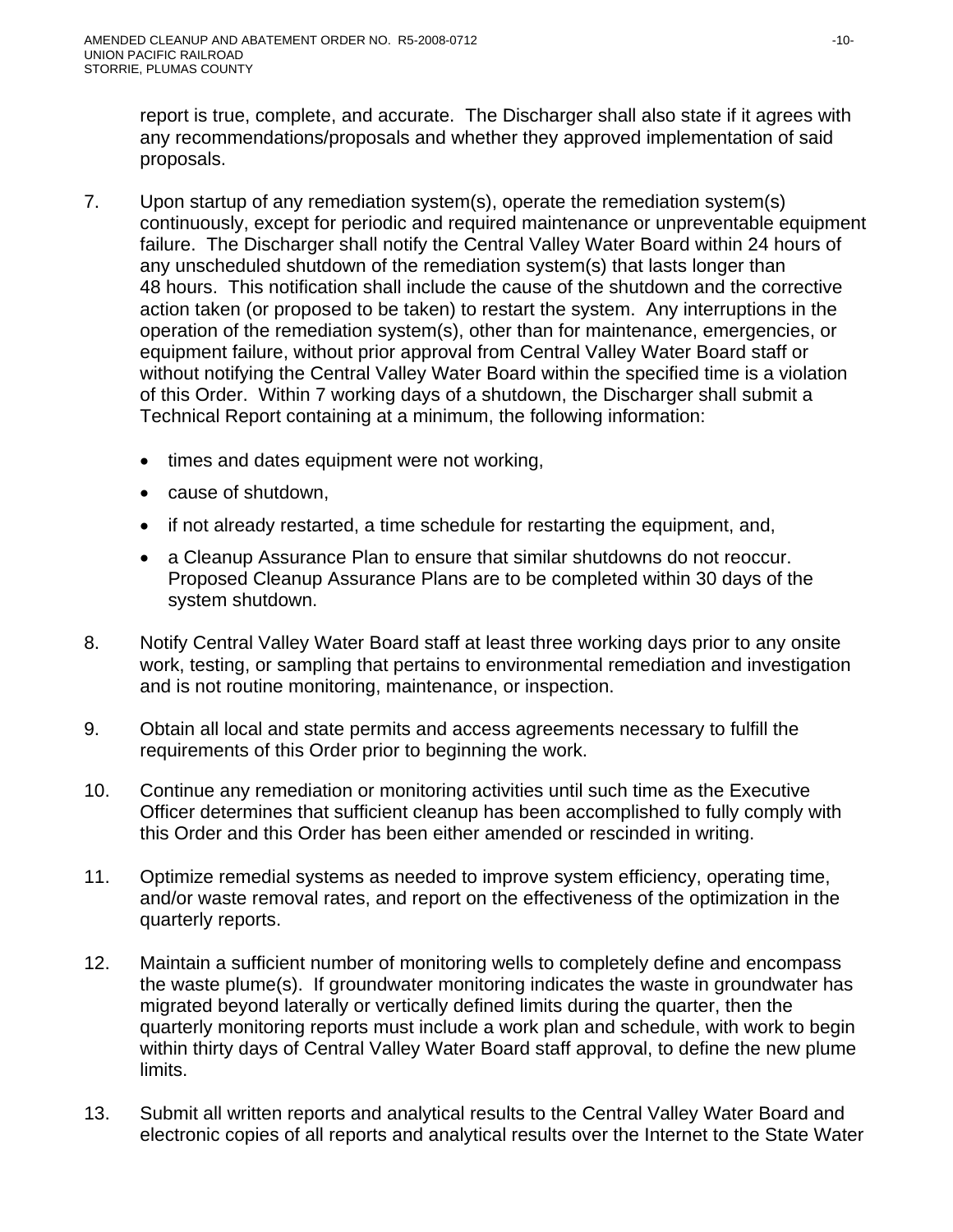Board Geographic Environmental Information Management System database (GeoTracker) at http://geotracker.waterboards.ca.gov. Electronic submittals shall comply with GeoTracker standards and procedures as specified on the State Board's web site.

- 14. If the Discharger is unable to perform any activity or submit any document in compliance with the schedule set forth herein, or in compliance with any work schedule submitted pursuant to this Order and approved by the Executive Officer, the Discharger may request, in writing, an extension of the time specified. The extension request shall include justification for the delay. Any extension request shall be submitted as soon as the situation is recognized and no later than the compliance date. An extension may be granted by revision of this Order or by a letter from the Executive Officer. Extension requests not approved in writing by the Executive Officer with reference to this Order are denied, and failure to perform tasks according to the original time schedule will be considered violations of this Order.
- 15. If, in the opinion of the Executive Officer, the Discharger fails to comply with the provisions of this Order, the Executive Officer may refer this matter to the Attorney General for judicial enforcement, or may issue a complaint for administrative civil liability**.**

Failure to comply with this Order may result in the assessment of an Administrative Civil Liability up to \$10,000 per day of violation pursuant to CWC sections 13350, 13385, and/or 13268. The Central Valley Water Board reserves the right to take any enforcement actions authorized by law.

This Order is effective upon the date of signature.

JAMES C. PEDRI, Assistant Executive Officer

18 December 2008 (Date)

EJR/KLC: sae 12/18/2008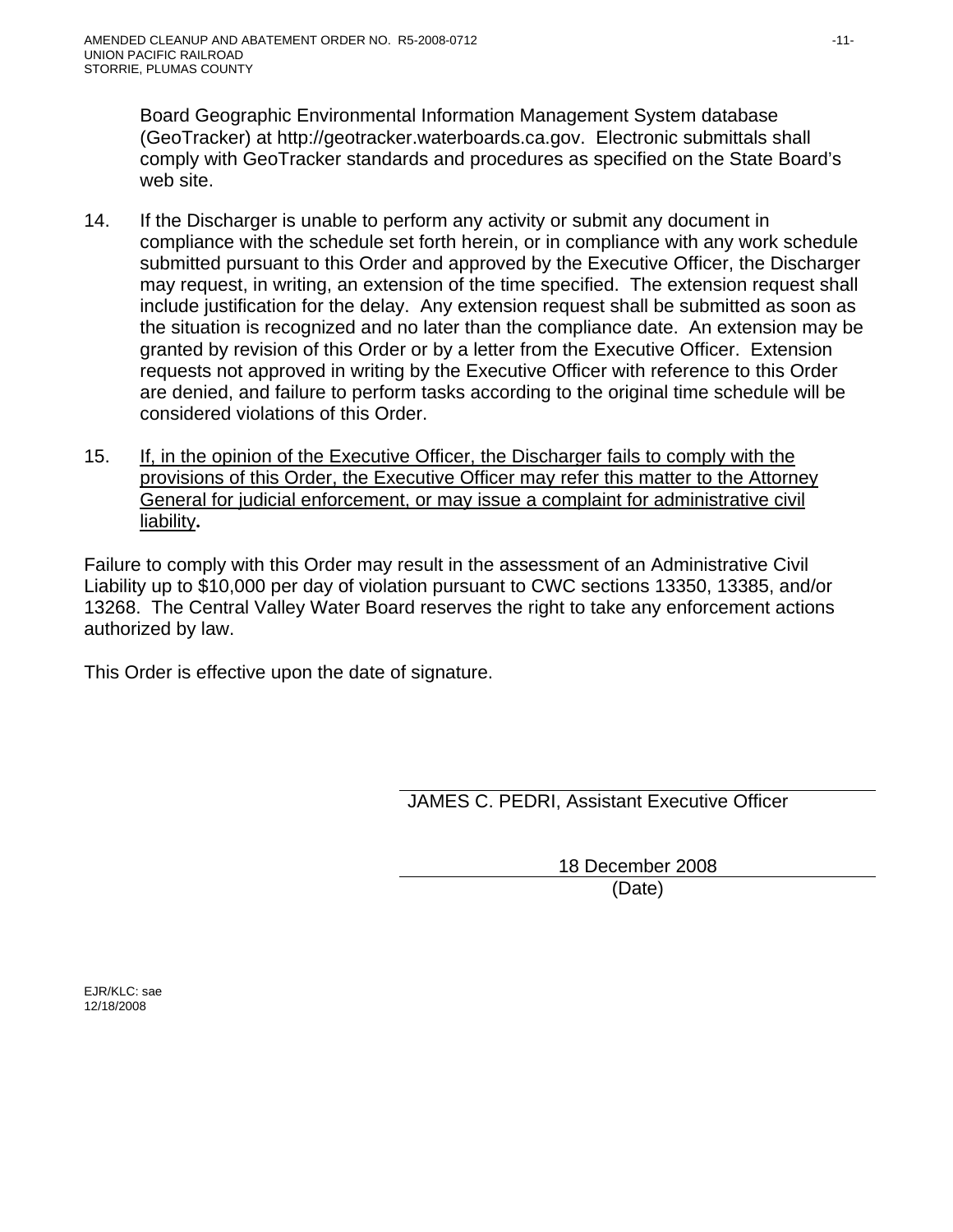## AMENDED CLEANUP AND ABATEMENT ORDER R5-2008-0712 ATTACHMENT 1

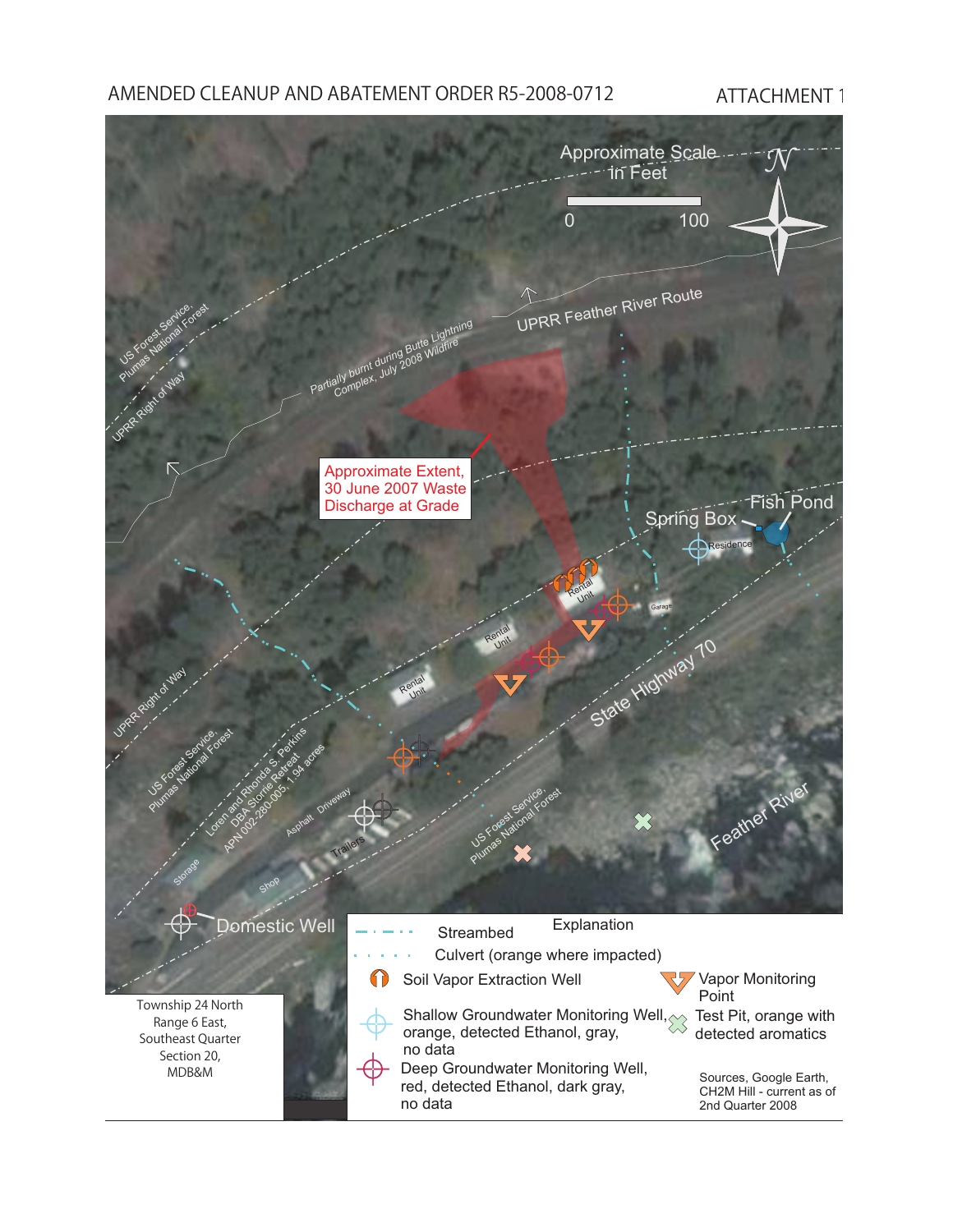

# **California Regional Water Quality Control Board Central Valley Region**

**Karl E. Longley, ScD, P.E., Chair** 



**Arnold Schwarzenegger** *Governor* 

415 Knollcrest Drive, Suite 100, Redding, California 96002 (530) 224-4845 • Fax (530) 224-4857 http://www.waterboards.ca.gov/centralvalley

18 December 2008 **CERTIFIED MAIL**

7007 3020 0003 0353 4940

Mr. James E. Diel Union Pacific Railroad 9451 Atkinson Street, Suite 100 Roseville, CA 95747

## **AMENDED CLEANUP AND ABATEMENT ORDER R5-2008-0712, SITE CLEANUP PROGRAM CASE #2050298, UPRR STORRIE DERAILMENT, PLUMAS COUNTY**

Enclosed is Amended Cleanup and Abatement Order R5-2008-0712 (Order), issued to Union Pacific Railroad (UPRR), Discharger, pursuant to Section 13304 of the California Water Code for the discharges of waste, and threatened discharges of waste. This Order follows UPRR's 17 December 2008 concurrence with draft amendments to a prior version dated 23 September 2008. This Order instructs UPRR to Investigate, clean up, and abate forthwith the effects of the waste discharged as a result of the 30 June 2007 train derailment at Storrie, Plumas County. Compliance with this Order shall include, but not be limited to, completing the tasks listed below:

- **By 28 February 2009**, implement the 29 October 2008 *Domestic Well Vertical Conduit Evaluation Work Plan*. **By 13 April 2009**, submit a report of findings.
- **By 31 December 2008**, implement the 29 October 2008 *Biosparge Startup and Operational Plan*. By 30 June 2009, submit a report of initial biosparge startup operations, recommend appropriate further remedial action, and provide a time schedule for implementation.
- **Immediately**, implement and submit an appropriate reports as specified in the 29 October 2008 *Methane Monitoring Plan in Shallow Subsurface*.
- Continue to submit **Quarterly Status Reports** by the 1<sup>st</sup> day of the second month after the calendar quarter in which the samples were collected. Reports should include results of appropriate monthly groundwater, surface water, and hyporheic water sampling.

Failure to comply with the enclosed Order may result in further enforcement action pursuant to Section 13350 of the California Water Code, which may result in civil liabilities of up to five thousand dollars (\$5,000) to fifteen thousand dollars (\$15,000) per day for each violation. In addition, the Board may seek injunctive relief by authorizing the Attorney General to petition

*California Environmental Protection Agency*